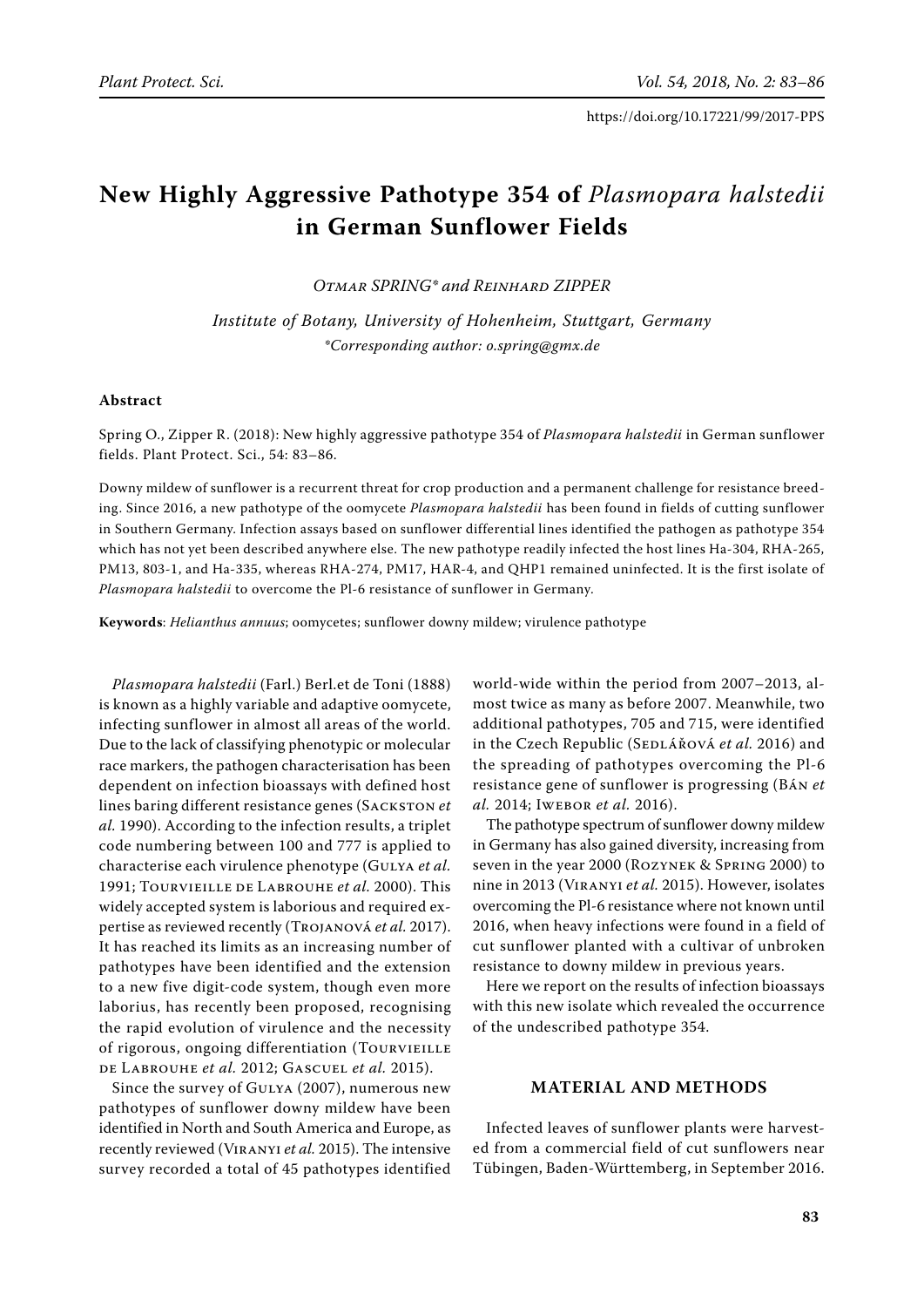After careful surface washing with tap water, leaves were kept overnight in a plastic box at 100% humidity and 18°C to induce fresh sporulation. Original leaves from sporulating plants were desiccated and deposited in the herbarium of the University of Hohenheim (collection number HOH 17099). Fresh sporangia were harvested and used for infections as described previously (Rozynek & Spring 2000). Single sporangiophores were selectively used to propagate genetically uniform strains for the subsequent pathotype testing on nine sunflower differential lines: Ha304, Ha265, Ha274, PM13, PM17, Ha803-1, HAR4, QHP1, and Ha335. Infections for the pathotype bioassays were performed with a combined whole seedling inoculation/soil drenching method according to Rozynek and Spring (2000). The inoculum density was adjusted to 10 000 sporangia per ml. Infection monitoring was performed after two weeks of plant cultivation in a climate chamber (80% humidity, 18°C, 14 h light per day) by inducing sporulation through overnight incubation at 100% humidity. Plants were recorded as infected when cotyledons and first true leaves showed sporulation.

Fungicide tests were carried out in leaf disk experiments as described by Rozynek and Spring (2001). Metalaxyl M and dimetomorph were tested in concentrations of 1–10 ppm and 0.1–1 ppm, respectively. Sporulation on leaf disks was monitored at 10 days post-infection (dpi).

Release of zoospores was recorded microscopically (Wilovert S inverse microscope; Hund, Wetzlar, Germany) with fresh sporangia spread on 0.75% water agar after incubating the Petri dishes for 3 h in darkness at 18°C. Nuclei of sporangia were stained with 4',6-diamidino-2-phenylindole (DAPI) and analysed with a Zeiss Axioplan microscope (Zeiss, Göttingen, Germany) coupled to a digital camera (Powershot 650; Canon) and equipped with a blue violet filter combination with UV 395-440 excitation/FT 460/LP 470 barrier for fluorescence observation. Brightness and contrast of images were adjusted using Photoshop CS2 (Adobe).

### **Results and discussion**

*Field observations*. As is typical for cropping of cut sunflower in Germany, sowing is done ca. every 2 weeks starting in early May. When visiting the field in August, scattered infections were observed in some dwarfed plants remaining from the first two sowings, from which the majority of putatively healthy plants had been harvested. The systemic infection in these early sown plants suggested that primary infection was soil-borne, most likely from oospores of unrecognised infections in the previous season. In later sowings, the ratio of infected plants gradually increased to about 80% in the sixth planting. Infections ranged from systemic to late systemic (lower plant parts showing no symptoms) and local, indicating intensive secondary infections through sporangia from older neighbouring plants during phases of cool and humid weather conditions. Transitions from local leaf lesions to systemic infections of upper plant parts, as described previously (Spring 2009), could frequently be observed.

*Pathotyping*. Infection tests were carried out with sunflower differential lines of the three common sets (Table 1). The pathogen originally harvested from the field succeeded to infect Ha304 and Ha265 of set 1, PM13 and Ha803-1 of set 2 as well as Ha335 of set 3, hence it was classified as virulence type 354. Repetitions with strains generated from Ha335 infections and from single sporangiophore propagation resulted in identically uniform infection patterns, thus confirming that the isolate was not a mixture of different pathotypes. Pathotype 354, to the best of our knowledge, has not been described in any previous investigations.

Table 1. Sunflower differential lines used in pathotype bioassay (information on resistance genes (Pl) as reported by Gascuel *et al.* 2015)

| Ha304      | Ha265 | Ha274       | <b>PM13</b>                | <b>PM17</b> | Ha803-1   | HAR4      | OHP1        | Ha335 |
|------------|-------|-------------|----------------------------|-------------|-----------|-----------|-------------|-------|
| No Pl gene | Pl,   | $Pl_{2/21}$ | $\text{Pl}_{\text{PMI13}}$ | Pl,         | $Pl_{5+}$ | $Pl_{15}$ | $Pl_{1/15}$ | Pl    |
| S          |       |             |                            |             |           |           |             |       |
|            | Set 1 |             | Set 2                      |             |           | Set 3     |             |       |
| Pathotype  |       |             |                            |             |           | 4         |             |       |

Pathotype numbering follows the triplet code system in the three test sets (set 1–3) counting susceptibility in first place with 1, second with 2, and third with 3;  $S -$  susceptible;  $R -$  resistant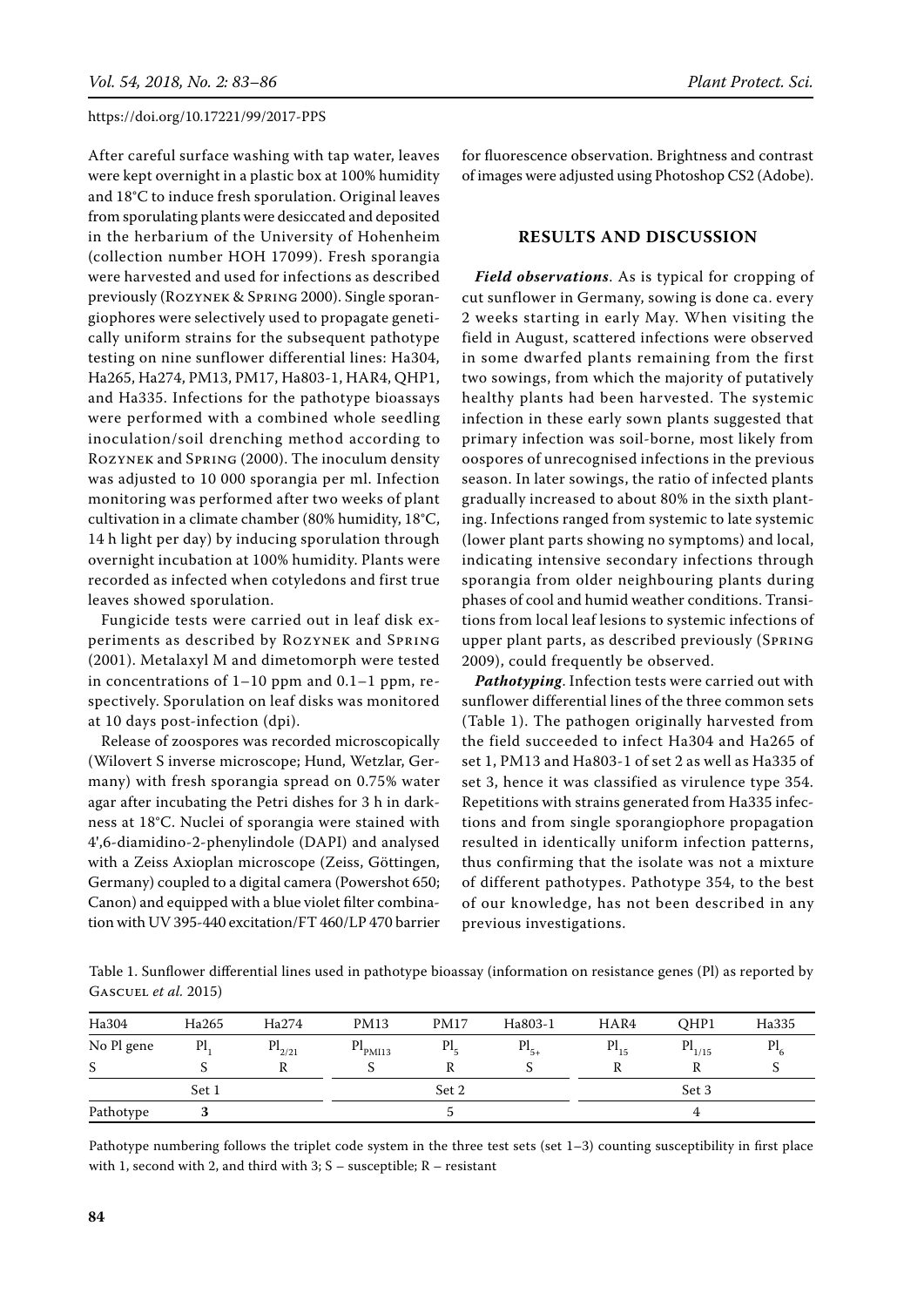

Figure 1. Nuclei in sporangia of *Plasmopara halstedii* pathotype 354 and release of zoospores: (**A**) DAPI stained sporangia showing high numbers of fluorescent nuclei, bar equals 50 µm and (**B**) release of zoospores from a single sporangium, bar equals 10 µm

The new pathotype overcomes the resistance mechanisms contributed by the Pl genes  $\text{Pl}_1$ ,  $\text{Pl}_{\text{PM13}}$ ,  $\text{Pl}_{5+}$ , and  $\text{Pl}_{6}$ , but is controlled by  $\text{Pl}_{2/21}$ ,  $\text{Pl}_{5}$ , and  $\text{Pl}_{1/15}$ . It is the first time that an isolate breaking the Pl-6 resistance has been reported to occur in Germany. In contrast, pathogens infecting Ha335 have been found in French (304, 307, 314, 334, 704, 707, 714, 717, 774; reviewed by VIRANYI et al. 2015), Czechian (705, 715; SEDLÁŘOVÁ *et al.* 2016), Hungarian (704, 714; Bán *et al.* 2014), and Russian (334; Iwebor *et al.* 2016) sunflower fields for several years. It is noteworthy that our isolate of pathotype 354 was extremely aggressive and that many plants died from damping off within the first two weeks post inoculation. This was particularly observed with Ha335, where significantly more seedlings were killed than in the nonresistant Ha 304.

An explanation for the high infection pressure could be the unusually high number of zoospores produced per sporangium. Staining of mature sporangia with DAPI revealed an unexpectedly high number of nuclei (Figure 1A). When sporangia were placed on water agar, many of them released more than 40 zoospores (Figure 1B). This is about twice as much as was observed from other isolates in our previous studies (Spring *et al.* 1998). A detailed comparison of sporangial characteristics between *P. halstedii* pathotypes is planned.

Fungicide sensitivity of the new *P. halstedii* isolate was tested against the systemic compound metalaxyl M (1–10 ppm) and the local systemic dimetomorph (0.1–1 ppm). In both cases the lower concentration was sufficient to inhibit sporulation completely, whereas leaf disks in the water control had sporulated 10 dpi. Previous tests reported that the normal range of sensitivity in *P. halstedii* for metalaxyl starts at 0.02 ppm of active ingredient and resistant strains tolerate 10–100 ppm (Rozynek & Spring 2001). This indicates that the isolate of pathotype 354 could be controlled chemically (e.g. by seed coating) in the field as long as no resistant sunflower host is available.

#### **Conclusions**

Comparison of the pathotype situation in Europe and America between the periods before and after 2007 have shown an ongoing increase in the diversity of *P. halstedii* (Viranyi *et al.* 2015). Although this may be partially due to punctually intensified monitoring, it certainly also reflects the genetic plasticity of the pathogen (Viranyi & Spring 2011; Gascuel *et al.* 2015). This is uncommon for a pathogen with homothallic sexual reproduction (Spring 2000) and contrasts the situation found in other downy mildews such as *Peronospora tabacina* where the European and American populations revealed very low genetic variability (Trigiano *et al.* 2012). Parasexual genetic recombination in *P. halstedii* has recently been suggested as an additional option to overcome genetic uniformity and to enforce adaptation to infection barriers (Spring & Zipper 2006, 2017). A comparison of the genetic background of the new patothype with respect to effector genes, numerously identified in the *P. halstedii* genome (Sharma *et al*. 2015) and recently investigated as possible markers for future pathotyping (GASCUEL et al. 2016) could provide useful insights in this regard.